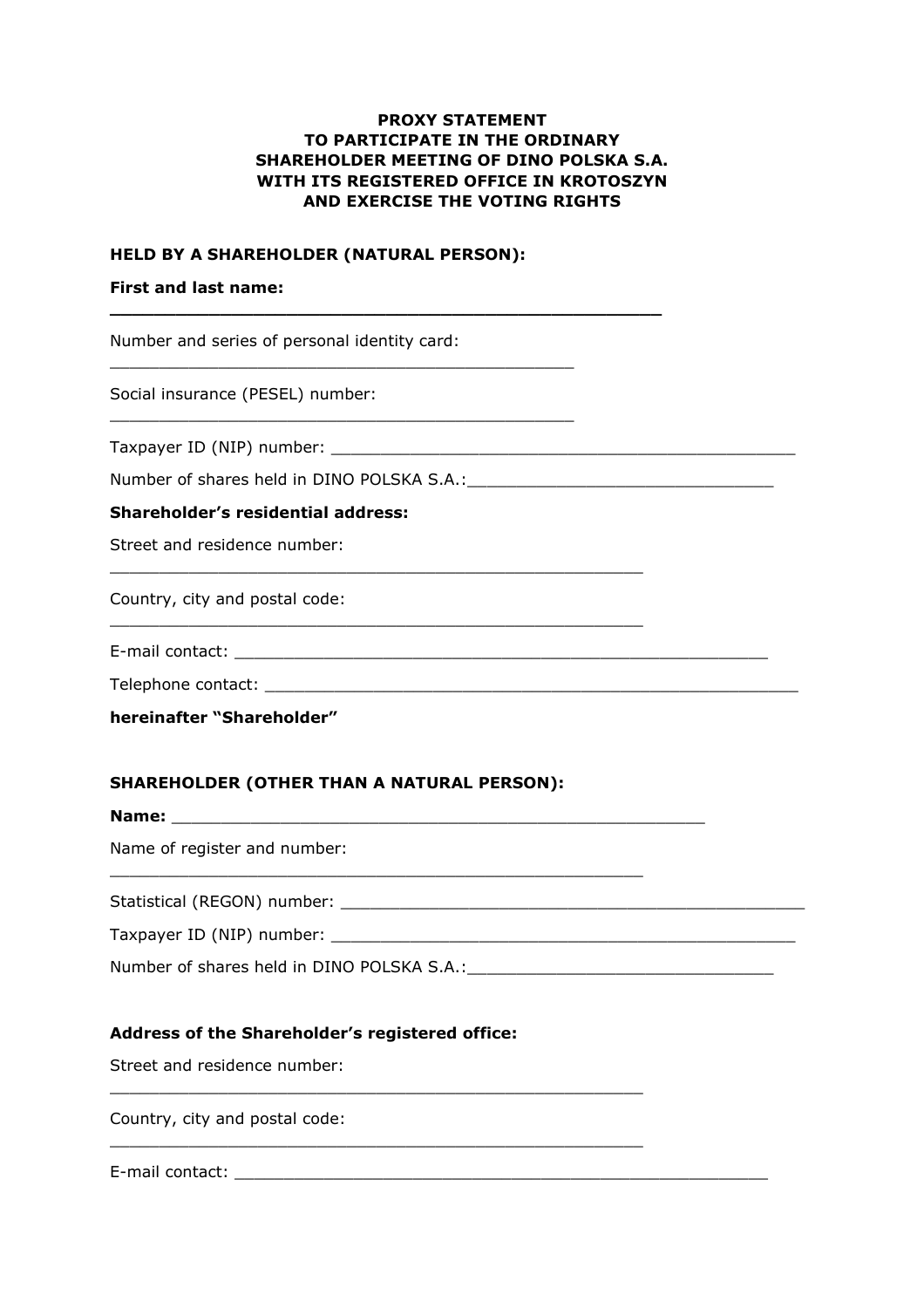Telephone contact: \_\_\_\_\_\_\_\_\_\_\_\_\_\_\_\_\_\_\_\_\_\_\_\_\_\_\_\_\_\_\_\_\_\_\_\_\_\_\_\_\_\_\_\_\_\_\_\_\_\_\_\_\_\_

**hereinafter "Shareholder"** 

### **PROXY (NATURAL PERSON):**

### **First and last name:**

Number and series of personal identity card:

**\_\_\_\_\_\_\_\_\_\_\_\_\_\_\_\_\_\_\_\_\_\_\_\_\_\_\_\_\_\_\_\_\_\_\_\_\_\_\_\_\_\_\_\_\_\_\_\_\_\_**

\_\_\_\_\_\_\_\_\_\_\_\_\_\_\_\_\_\_\_\_\_\_\_\_\_\_\_\_\_\_\_\_\_\_\_\_\_\_\_\_\_\_\_\_\_\_\_\_\_\_\_\_\_\_

\_\_\_\_\_\_\_\_\_\_\_\_\_\_\_\_\_\_\_\_\_\_\_\_\_\_\_\_\_\_\_\_\_\_\_\_\_\_\_\_\_\_\_\_\_\_\_

\_\_\_\_\_\_\_\_\_\_\_\_\_\_\_\_\_\_\_\_\_\_\_\_\_\_\_\_\_\_\_\_\_\_\_\_\_\_\_\_\_\_\_\_\_\_\_

Social insurance (PESEL) number:

Taxpayer ID (NIP) number: \_\_\_\_\_\_\_\_\_\_\_\_\_\_\_\_\_\_\_\_\_\_\_\_\_\_\_\_\_\_\_\_\_\_\_\_\_\_\_\_\_\_\_\_\_\_\_

#### **Residential address:**

Street and residence number:

Country, city and postal code:

Contact data: \_\_\_\_\_\_\_\_\_\_\_\_\_\_\_\_\_\_\_\_\_\_\_\_\_\_\_\_\_\_\_\_\_\_\_\_\_\_\_\_\_\_\_\_\_\_\_\_\_\_\_\_\_\_\_\_

| hereinafter "Proxy" |  |
|---------------------|--|
|---------------------|--|

### **PROXY (OTHER THAN A NATURAL PERSON):**

| Name of register and number:             |  |
|------------------------------------------|--|
|                                          |  |
|                                          |  |
| <b>Address of the registered office:</b> |  |
| Street and residence number:             |  |
| Country, city and postal code:           |  |
|                                          |  |

\_\_\_\_\_\_\_\_\_\_\_\_\_\_\_\_\_\_\_\_\_\_\_\_\_\_\_\_\_\_\_\_\_\_\_\_\_\_\_\_\_\_\_\_\_\_\_\_\_\_\_\_\_\_

**hereinafter "Proxy"** 

**I / We\*, the undersigned, acting as a Shareholder(s)\* of DINO POLSKA S.A. with its registered office in Krotoszyn (hereinafter "Company"), hereby authorize the**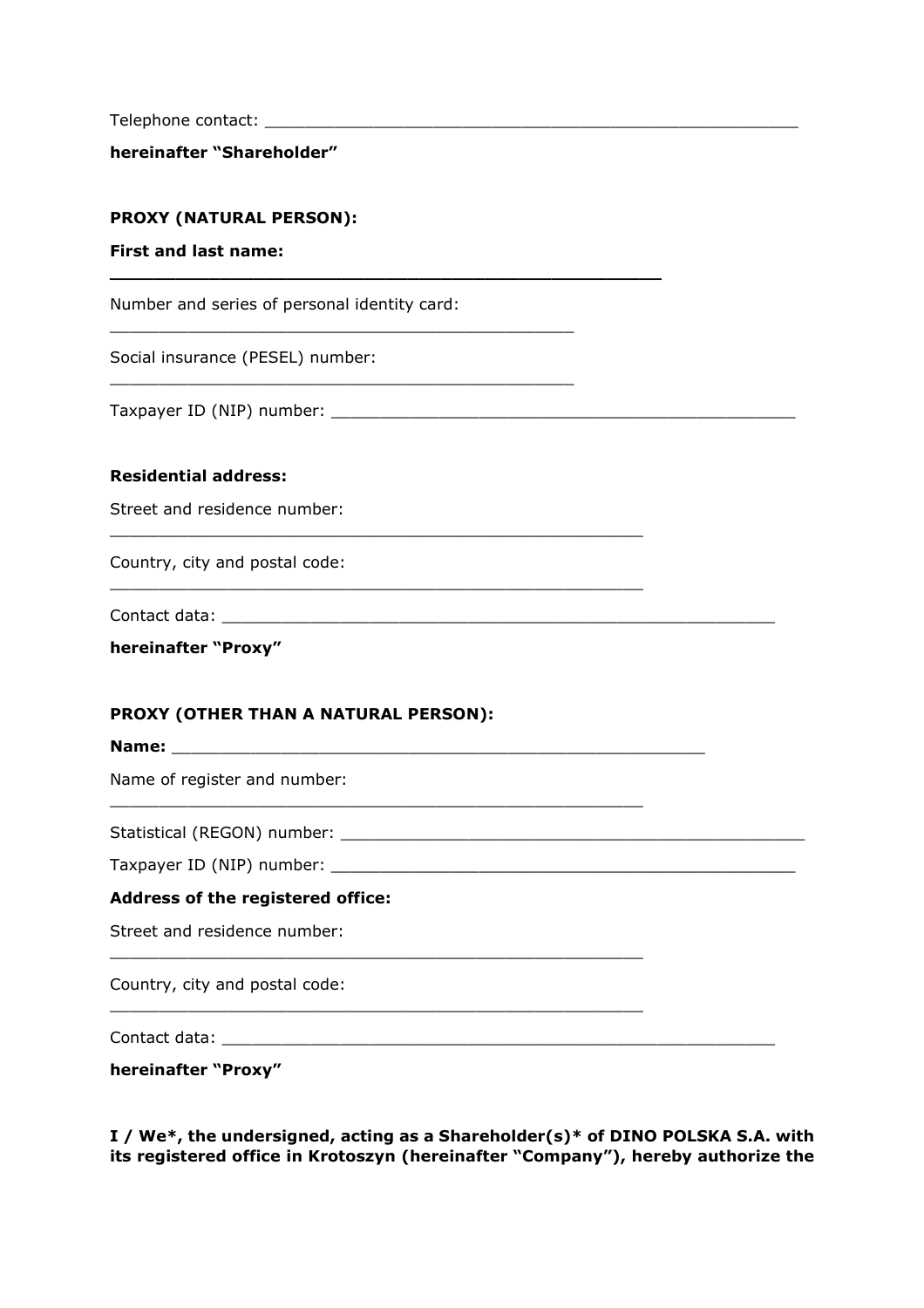**Proxy to represent the Shareholder at the Company's Ordinary Shareholder Meeting convened to be held on 24 June 2022 at 10:00 a.m.**

**The Proxy is authorized to exercise all the Shareholder's rights stemming from the shares held by the Shareholder during the Ordinary Shareholder Meeting of DINO POLSKA S.A. specified above, and in particular, to take part in the Shareholder Meeting and take the floor during its course, to sign the record of attendance and exercise voting rights on behalf of the Shareholder.**

**This proxy statement is valid until the date of completion of the Company's Ordinary Shareholder Meeting that has been convened to be held on 24 June 2022 at 10:00 a.m.**

**The Proxy may / may not extend further proxy statements.** 

### **Remarks:**

- 1) number of shares from which voting rights will be exercised:
- 2) Shareholder's telephone number and e-mail address and the Proxy's telephone number and e-mail address by which the Company will be able to communicate with the Shareholder and the Proxy for the purpose of checking the validity of the proxy statement extended in electronic form and identifying the Shareholder and the Proxy

a) for the Shareholder:

b) for the Proxy:

3) date and venue in which the Shareholder Meeting has been convened:

**\_\_\_\_\_\_\_\_\_\_\_\_\_\_\_\_\_\_\_\_\_\_\_\_\_\_\_\_\_\_\_\_\_\_\_\_\_\_\_\_\_\_\_\_\_\_\_\_\_\_\_\_\_\_\_\_\_** 

**\_\_\_\_\_\_\_\_\_\_\_\_\_\_\_\_\_\_\_\_\_\_\_\_\_\_\_\_\_\_\_\_\_\_\_\_\_\_\_\_\_\_\_\_\_\_\_\_\_\_\_\_\_\_\_\_\_** 

\_\_\_\_\_\_\_\_\_\_\_\_\_\_\_\_\_\_\_\_\_\_\_\_\_\_\_\_\_\_\_\_\_\_\_\_\_\_\_\_\_\_\_\_\_\_\_\_\_\_\_\_\_\_\_\_\_\_\_\_\_\_\_\_

**\_\_\_\_\_\_\_\_\_\_\_\_\_\_\_\_\_\_\_\_\_\_\_\_\_\_\_\_\_\_\_\_\_\_\_\_\_\_\_\_\_\_\_\_\_\_\_\_\_\_\_\_\_\_\_\_\_\_** 

*date, place and signature of the Shareholder or persons representing the Shareholder* 

**(\*cross out what is unnecessary)** 

# **ADDITIONAL INFORMATION FOR THE SHAREHOLDER**

### **IDENTIFICATION OF THE SHAREHOLDER**

To identify a Shareholder extending a proxy statement, the following documents should be attached to this proxy statement:

a) in respect of a Shareholder who is a natural person:

copy of his/her personal identification card, passport or some other official document confirming the identity of the Shareholder;

b) in respect of a Shareholder who is not a natural person:

copy of an excerpt from the appropriate register (e.g. KRS) or of some other document confirming the authorization held by a natural person (or natural persons)